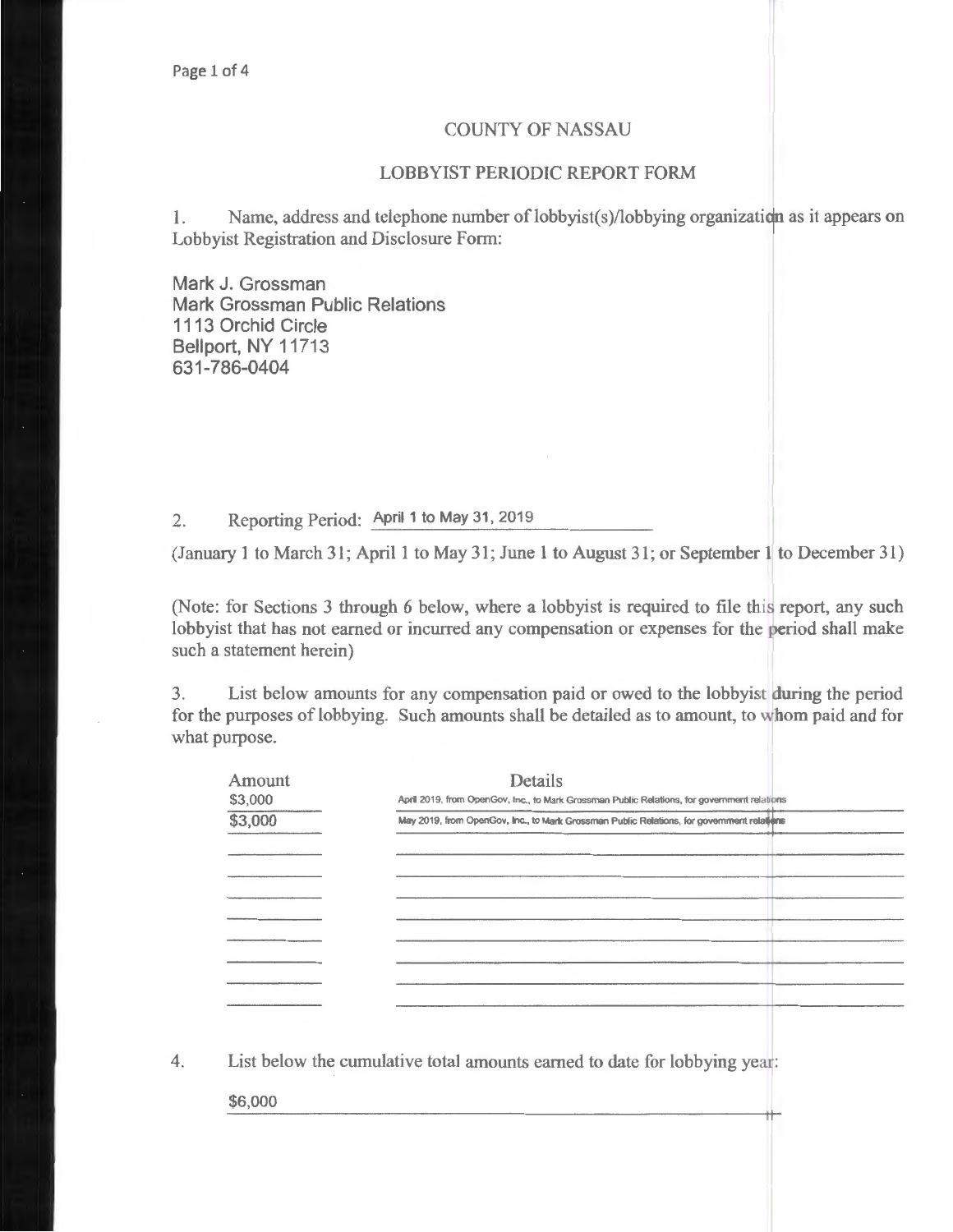Page 2 of 4

5. List below amounts for any expenses expended or incurred by the lobbyist during the period for the purposes of lobbying. Such amounts shall be detailed as to amount, to whom paid and for what purpose.

| Amount                        | Details |  |
|-------------------------------|---------|--|
| \$0                           | None    |  |
|                               |         |  |
| ,,,,,,,,,,,,,,,,,,,,,,,,,,,,, |         |  |
|                               |         |  |
|                               |         |  |
|                               |         |  |
|                               |         |  |
|                               |         |  |
|                               |         |  |
|                               |         |  |
|                               |         |  |
|                               |         |  |
|                               |         |  |

6. List below the cumulative total amounts expended to date for lobbying year:

\$0

(In lieu of completing 7 through 10 below, you may attach a copy of your Lobbyist Registration and Disclosure Form, provided the information has not changed.)

7. List whether and where the lobbyist(s)/lobbying organization is registered as a lobbyist (e.g. Nassau County, New York State):

New York State County of Suffolk County of Nassau

8. Name, address and telephone number of client(s) by whom, or on whose behalf, the lobbyist is retained, employed or designated.

OpenGov, Inc. 955 Charter Street Redwood City, CA 94063 650-336-7167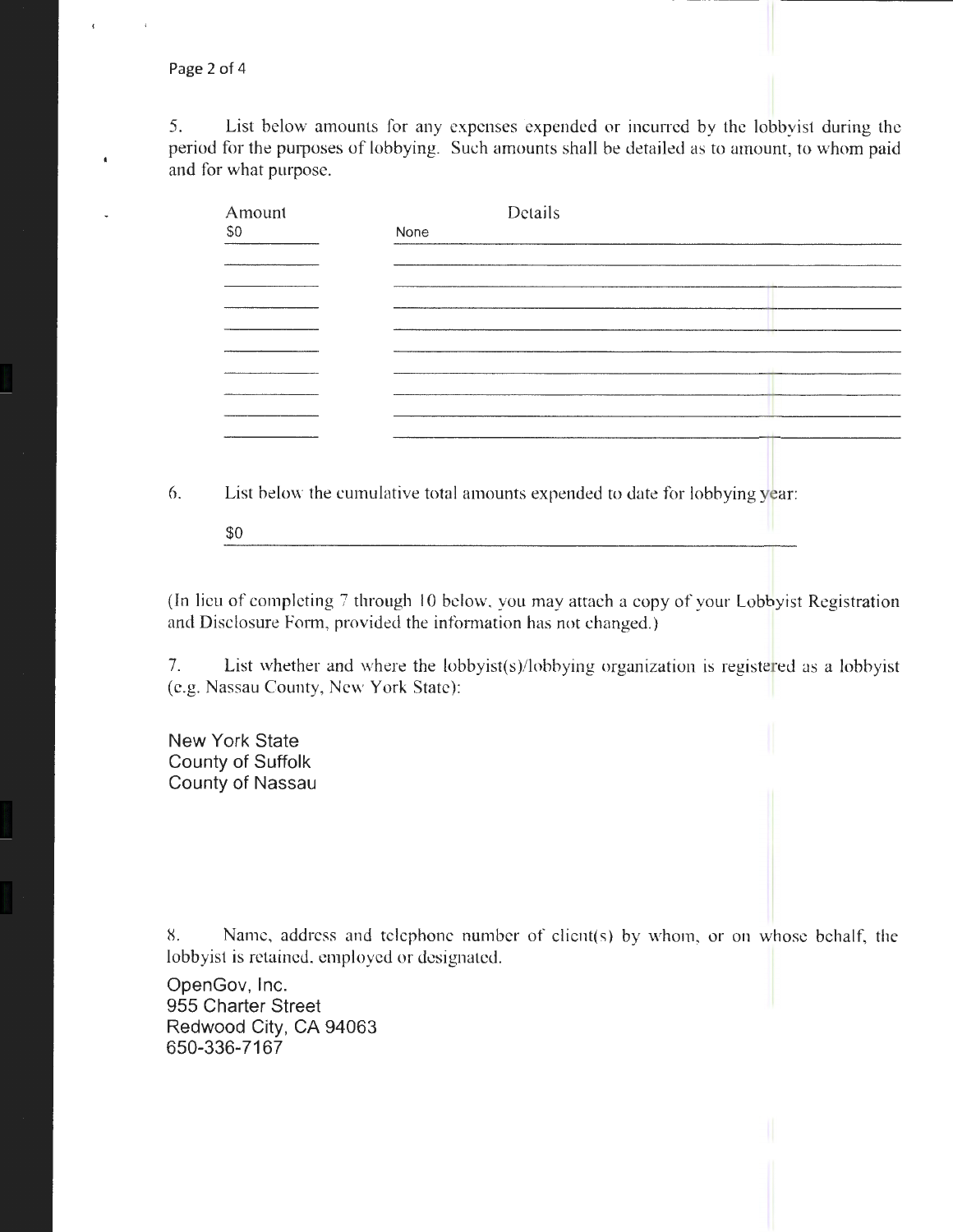$\mathfrak{t}$ 

 $\Delta$ 

9. Describe lobbying activity conducted, or to be conducted, in Nassau County, and identify client(s) for each activity listed, during the Reporting Period.

Procurement lobbying regarding OpenGov's performance management and public transparency platforms.

1 0. The name of persons, organizations or governmental entities before whom the lobbyist has lobbied during the period.

Nassau County Executive's Office